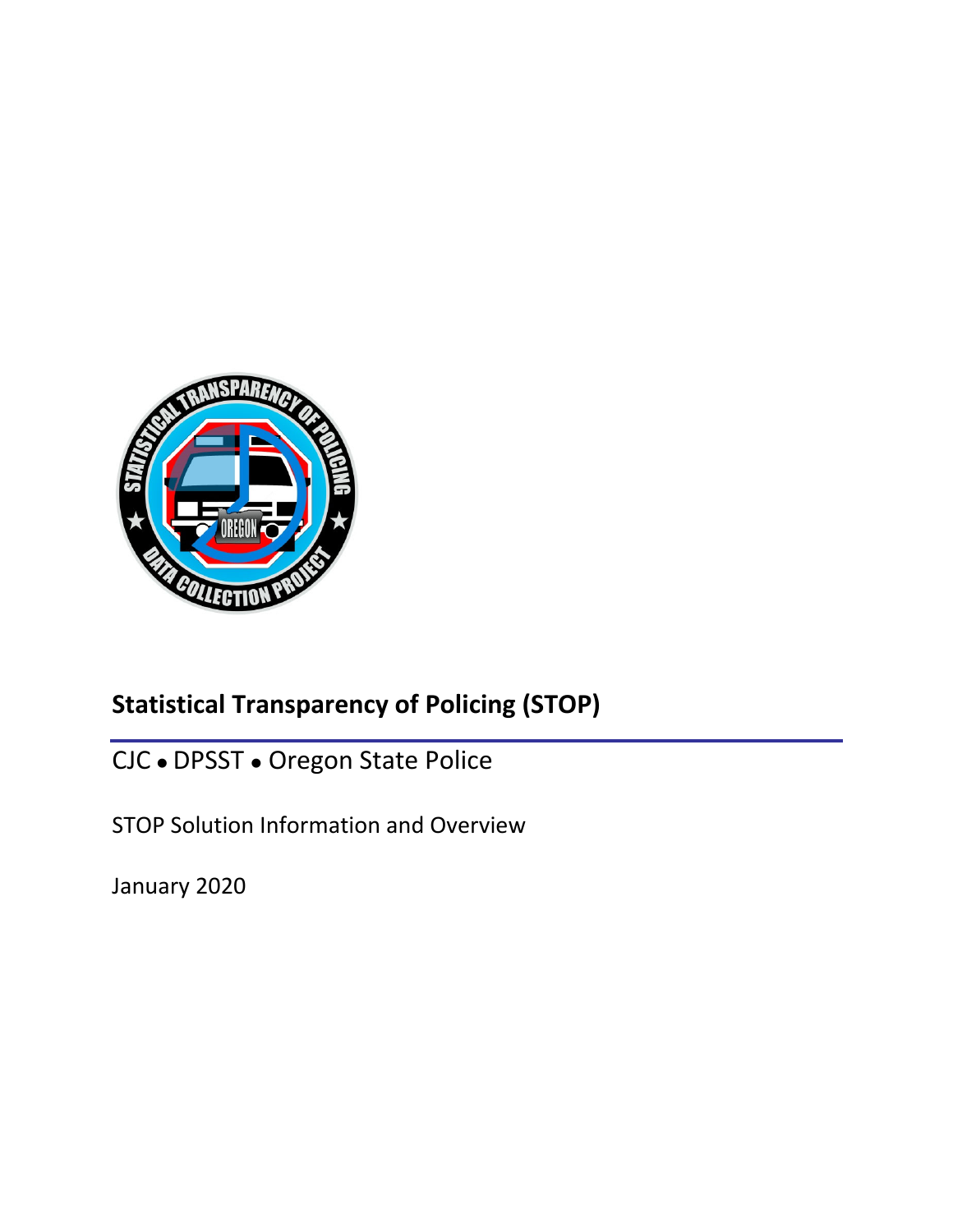### **Contact Information**

| Email:         | CJC.STOP@Oregon.gov                        |
|----------------|--------------------------------------------|
| Ken Sanchagrin | 503-373-7449<br>Ken.Sanchagrin@Oregon.gov  |
| Alex Pichel    | $(503)$ 378-4850<br>Alex.PICHEL@oregon.gov |

Shayne Spratt 503‐378‐4858 Shayne.C.Spratt@oregon.gov

STOP Program Web Site: https://www.oregon.gov/cjc/stop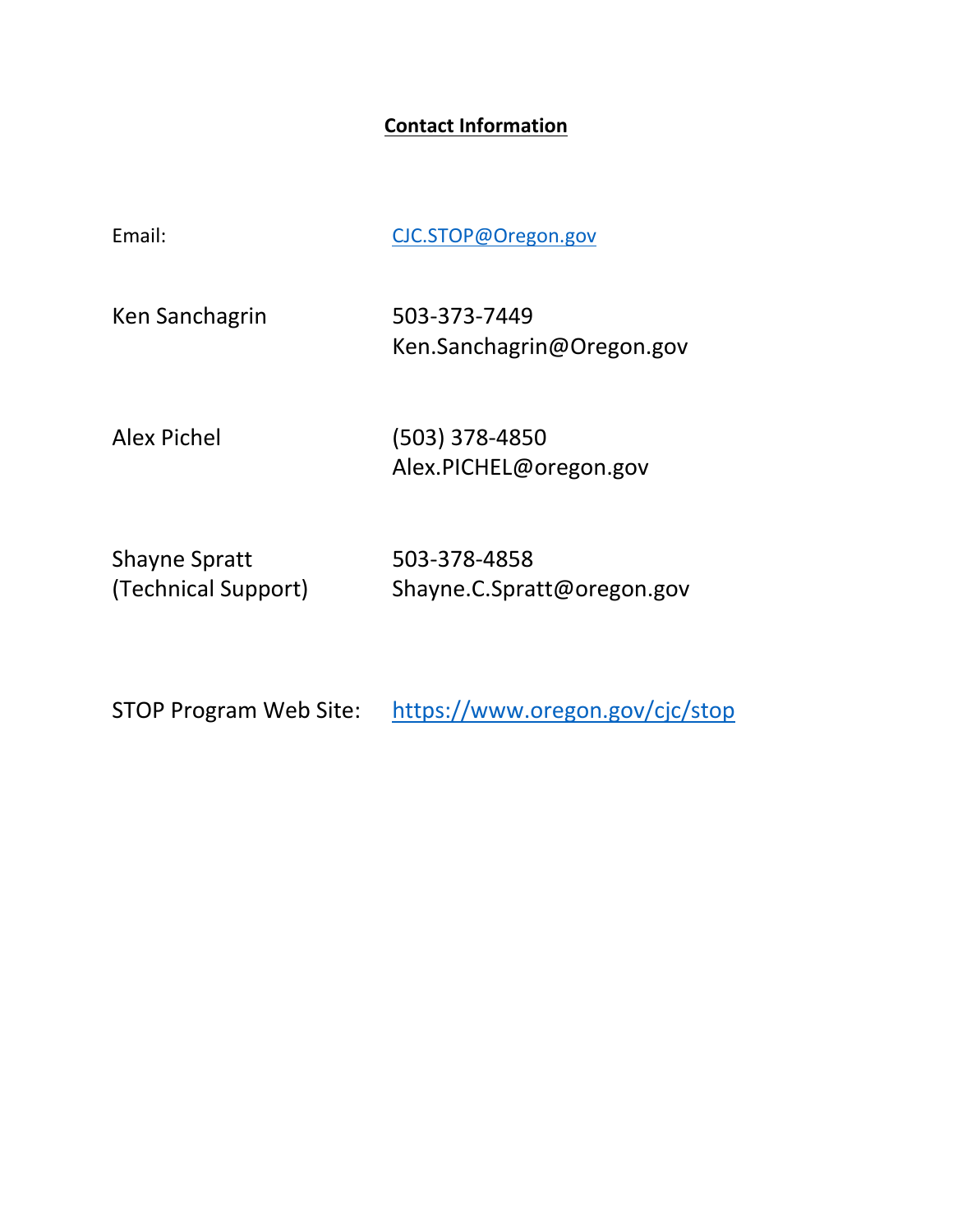### **Introduction**

#### **The STOP Program**

The STOP program is mandated by the state legislature though House Bill 2355. HB2355 requires each Law Enforcement Agency with between 25 and 99 officers to begin collecting STOP data no later than July 1st 2019.

HB2355 specifies deadlines for Law Enforcement Agencies by Tier:

Tier 1 – Law Enforcement Agencies with more than 100 officers (Must begin collecting no later than July, 1 2018) Tier 2 – Law Enforcement Agencies with 25 to 99 officers (Must begin collecting no later than July, 1 2019) Tier 3 – Law Enforcement Agencies with 1 to 24 officers (Must begin collecting no later than July, 1 2020)

The **STOP Solution** is the data system that collects, accepts, transforms, translates, and stores STOP data. Developed by the Oregon State Police the Solution includes:

- A Web Form, Android App, and an iPhone (iOS) app for collecting/sending STOP Data.
- An FTP interface for sending STOP data (bulk data upload) in a Comma Delimited (CSV) format.
- A Web Service interface for sending a NEIM compliant XML (bulk data upload) file containing STOP Data.
- A cloud based database for storing STOP Data.
- An administrative interface where individual Law Enforcement Agencies can add/remove users, reset passwords, and view the data they have sent to the STOP Solution.

There are no fees or costs for agencies associated with the use of the STOP Solution.

#### **When to collect data**

HB2355 requires STOP data to be collected on both Officer-initiated pedestrian stops and Officerinitiated traffic stops.

The intent of HB 2355 (2017) was to record officer-initiated pedestrian stops anytime that a person is **detained when the stop is not associated with a call for service. To ensure that the language of HB2355 accurately reflects this intent, the following change has been requested for next session.**

Section 1 (3) "Officer-initiated pedestrian stop" means a detention of a pedestrian by a law enforcement officer, not associated with a call for service<del>, when the detention results in a citation, an arrest or a</del> *consensual search of the pedestrian's body or property. The term does not apply to detentions for routine searches performed at the point of entry to or exit from a controlled area.*

Section 1 (4) "Officer-initiated traffic stop" means a detention of a driver of a motor vehicle by a law *enforcement officer, not associated with a call for service, for the purpose of investigating a suspected violation of the Oregon Vehicle Code.*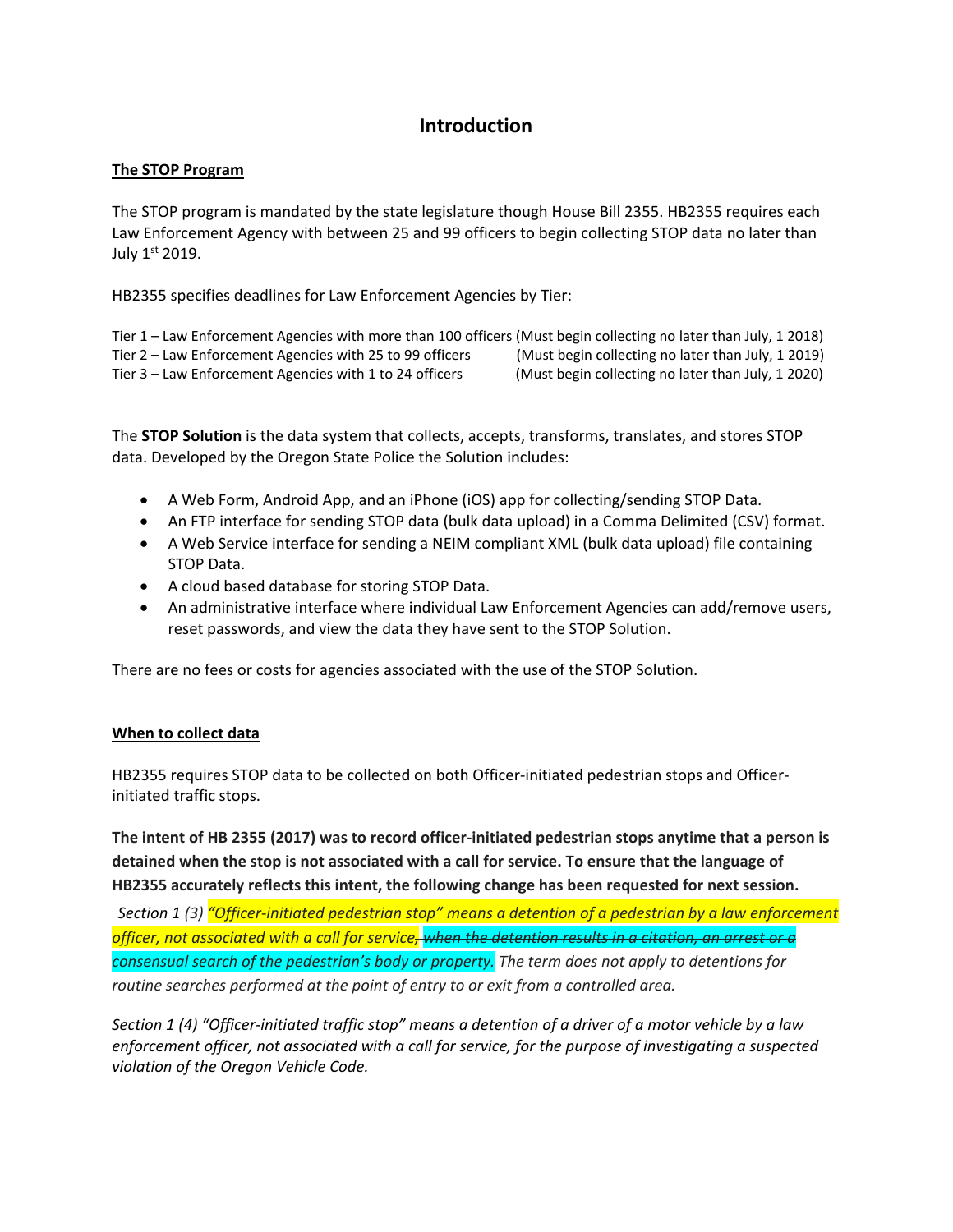### **The STOP Solution – Data Flow**



- Law Enforcement Officers collect traffic and pedestrian data.
- Officer collected data is either entered into Law Enforcement Agency Data systems or by using one of three applications provided by the STOP Solution.
- Data entered though a STOP Solution Application saves directly into the STOP Solution Database.
- Data Collected by Law Enforcement Agency systems is placed into either a Comma Delimited (CSV) or XML file format and then sent to the STOP Solution to be saved in the STOP Solution Database.
- The STOP Solution provides individual agencies with access to the data they have sent. CJC has access to all data stored in the STOP Solution.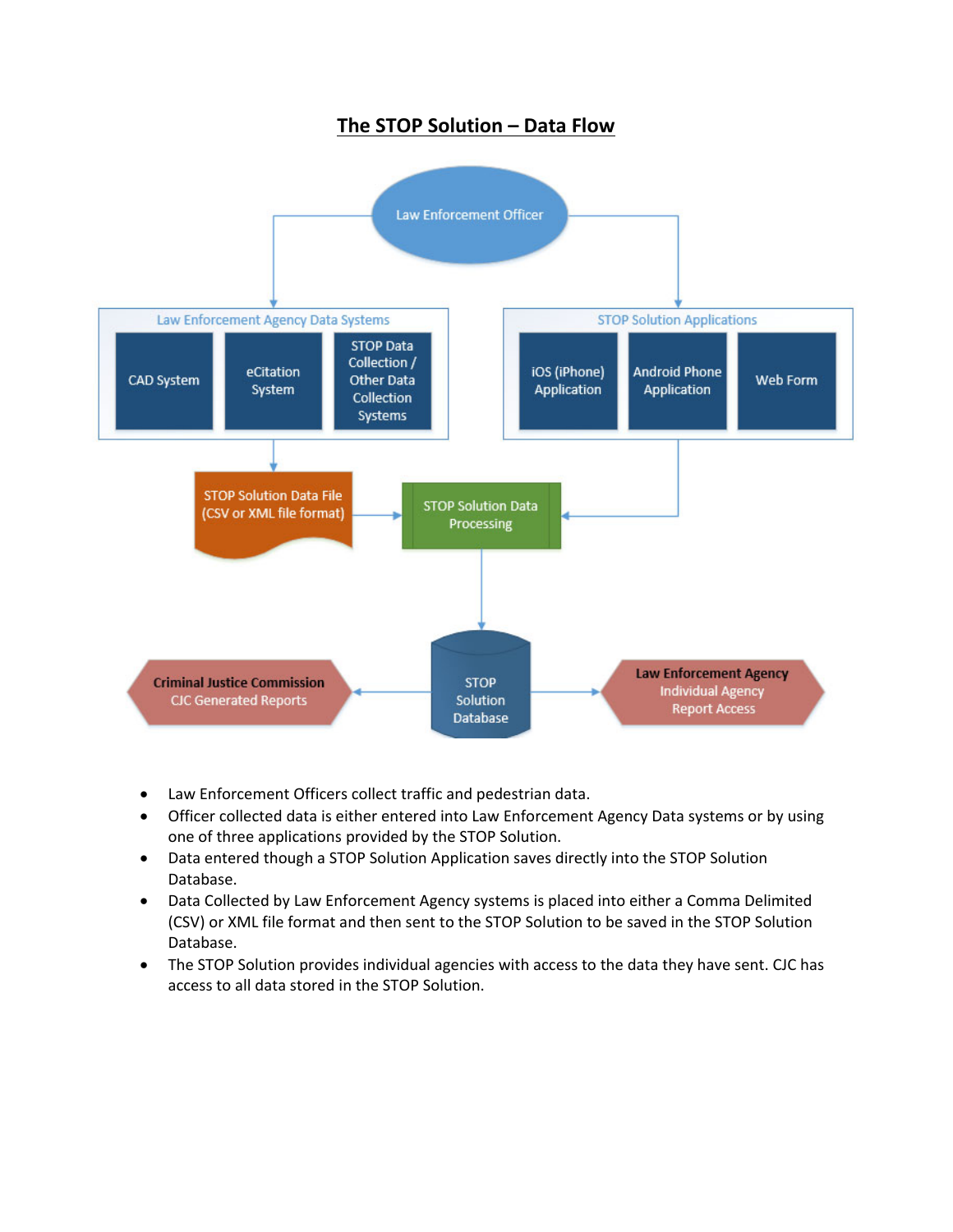### **STOP ‐ Data Element Overview**

#### **Data element descriptions**

#### **An overview of STOP data elements is shown below.**

- **Agency** The name of the Law enforcement Agency initiating the stop. This value is represented as an ORI code.
- **Date** The date of the stop.
- **Time** The time of the stop.
- **Location** The location of the stop. At a minimum, this will include enough information to determine the county in which the stop occurred.
- **Subject Perceived Prior to Stop** Whether or not the officer observed the subject's race and other characteristics before making the stop.
- **Race** The perceived race of the pedestrian or operator of the motor vehicle based on the observations of the law enforcement officer responsible for reporting the stop.
- **Age** The age of the pedestrian or operator of the motor vehicle based on the observations of the law enforcement officer reporting the stop or the subject's actual age.
- **Sex** The sex of the pedestrian or operator of the motor vehicle based on either the observations of the law enforcement officer reporting the stop or the subject's actual sex.
- **Nature of Stop** Designates the stop as either traffic or pedestrian.
- **Statutory Reason for Stop** The reason the stop was made.
- **Statutory Code** The citation code associated with the stop.
- **Disposition** The disposition of the stop.
- **Search Conducted** Whether or not a search was conducted.
- **Search Findings** The results of any search conducted.
- **Physical Custody Arrest Made** Indicates if a stop resulted in a physical custody arrest.
- **Home Zip Code (optional, but preferred)** The zip code where the subject resides.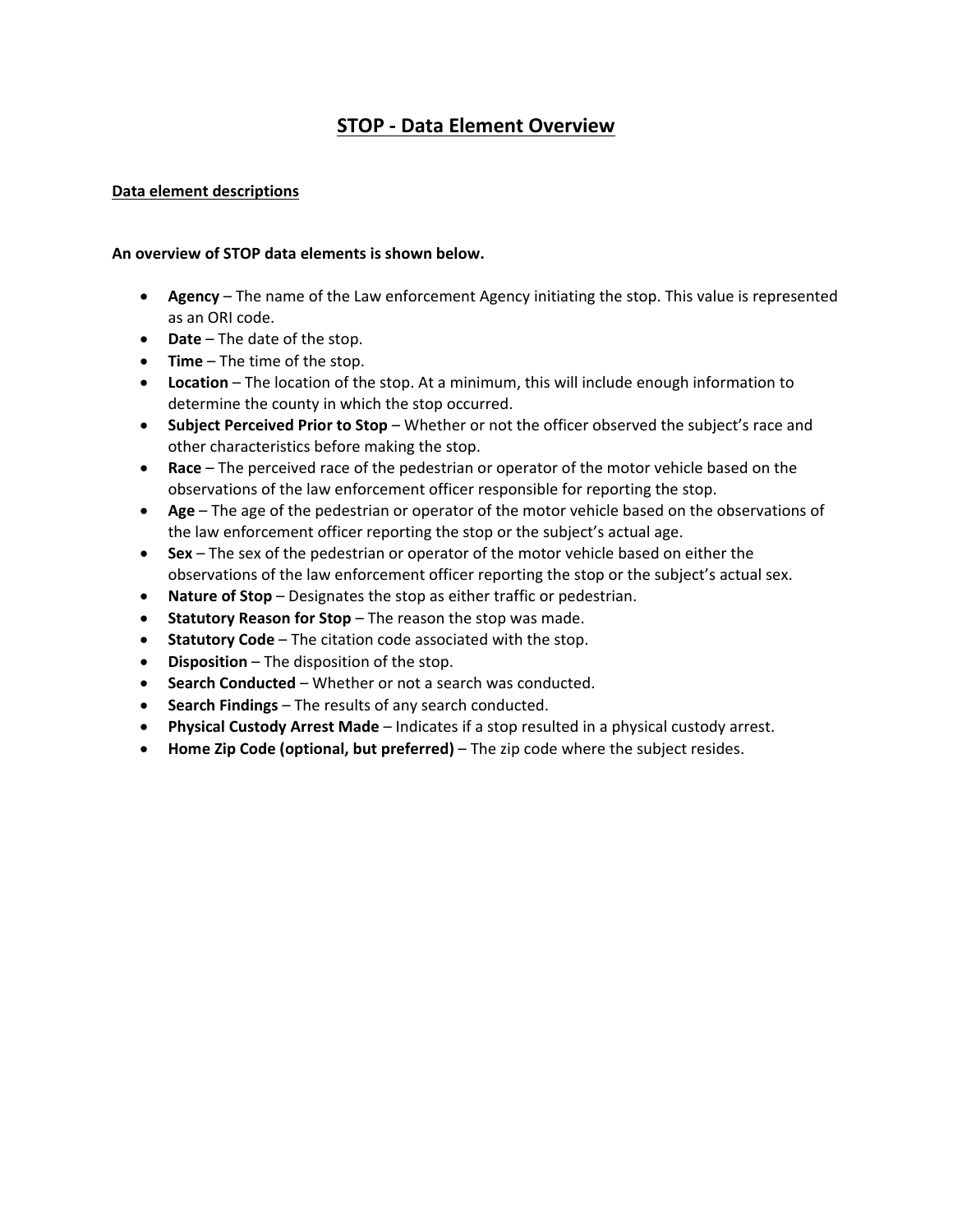### **STOP Application – Web Form**

#### **The STOP Web Form (Night Mode)**

| $\times$ + $\sim$<br>后<br>OR STOP<br>$\blacksquare$<br>⊜.                                                                                                                                                                                                       |                                                                                                      |                                                                                                                                                        |                                                                                                                                                       |                                                                                                                                        | $\sigma$<br>$\rightarrow$                                                                                                                                                                                                                                                 |
|-----------------------------------------------------------------------------------------------------------------------------------------------------------------------------------------------------------------------------------------------------------------|------------------------------------------------------------------------------------------------------|--------------------------------------------------------------------------------------------------------------------------------------------------------|-------------------------------------------------------------------------------------------------------------------------------------------------------|----------------------------------------------------------------------------------------------------------------------------------------|---------------------------------------------------------------------------------------------------------------------------------------------------------------------------------------------------------------------------------------------------------------------------|
| $\circ$<br>$\hat{m}$<br>A https://test.stop.oregon.gov/web/Entry/Default                                                                                                                                                                                        |                                                                                                      |                                                                                                                                                        |                                                                                                                                                       |                                                                                                                                        | $\mathfrak{B}$ .<br>□ ☆<br>$\mathbb{Z}$<br>ਇ                                                                                                                                                                                                                              |
|                                                                                                                                                                                                                                                                 | <b>Begin New Entry</b>                                                                               | $\bullet$<br><b>Disable Dark Mode</b>                                                                                                                  | <b>Change Password</b><br>Help                                                                                                                        | Logout                                                                                                                                 |                                                                                                                                                                                                                                                                           |
| <b>STOP INFORMATION</b><br>Stop Date <sup>®</sup><br><b>HH</b><br>12/11/2019<br><b>Stop Time</b><br>01:46 PM<br><b>Now</b><br><b>County of Stop*</b><br>Curry<br>Nature of Stop<br>Pedestrian<br><b>Agency</b><br>CRIMINAL JUSTICE COMMISSION<br><b>OUTCOME</b> | <b>LOCATION</b><br>Lat                                                                               | Map<br>Street<br>Long                                                                                                                                  | Highway<br><b>Get Location</b>                                                                                                                        | <b>SUBJECT</b><br>Age <sup>*</sup><br>Sex <sup>*</sup><br>$M - Male$<br>F - Female<br>$\bullet$ X - Non-Binary<br><b>Home Zip Code</b> | <b>Subject Perceived Prior to Stop</b><br>$O Yes$ $N_O$<br><b>Race/Ethnicity</b><br>• White<br>Hispanic or Latino<br>$\bullet$ Asian<br>Black or African American<br>American Indian or Alaska Native<br>Native Hawaiian or Other Pacific<br>Islander<br>• Middle Eastern |
| <b>Statutory Reason for Stop</b><br>O ORS Code<br>Municipal-Criminal<br>• Municipal-Traffic Violation<br>County-Other<br><b>ORS Code</b><br>$x$ $+$                                                                                                             | <b>Disposition</b><br>O None<br>● Warning<br>Citation<br>Physical Custody Arrest<br>Juvenile Summons | <b>Search Conducted</b><br>$O$ No<br>$\bullet$ Yes<br>Search Type <sup>®</sup><br>No Search<br>Consent Search Denied<br>Consent Search<br>Other Search | Search Findings*<br>$\blacksquare$ Nothing<br>Alcohol<br>$\blacksquare$ Drugs<br>Other Evidence<br>Other / Not-Evidence<br>Stolen Property<br>Weapons | <b>Physical Custody Arrest Made<sup>*</sup></b><br>$O$ No<br>$\bullet$ Yes                                                             | Submit                                                                                                                                                                                                                                                                    |

- Collects all STOP data elements.
- Collects location data in one of three different ways. GPS, Street, Highway.
- Is convenient for officers defaults are used whenever possible.
- Supports in day or night color themes.
- Allows for password changes/resets without the need for administrative support.
- Supported by the STOP Solution Vendor FivePoint Solutions.
- Requires an internet connection and web browser (Firefox, Chrome, Edge, or Internet Explorer).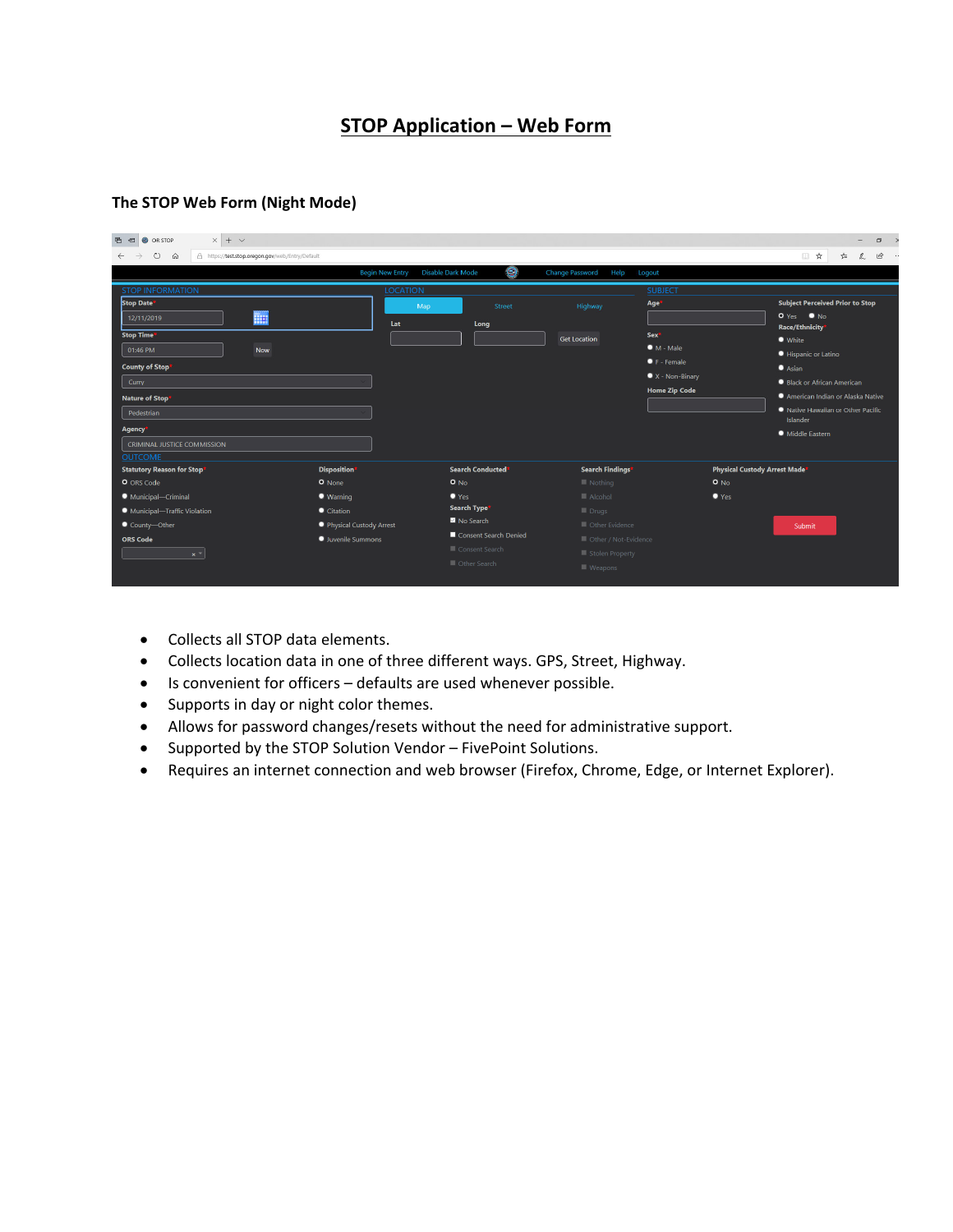### **STOP Applications – iPhone (iOS) and Android Phone Apps (Day Mode)**



#### STOP Mobile App Features

- Collects all STOP data elements.
- Collects location data in one of three different ways. GPS, Street, Highway.
- Is convenient for officers defaults are used whenever possible.
- Supports in day or night color themes.
- Allows for password changes/resets without the need for administrative support.
- **Does not require an internet connection to collect data.** Officers can enter data offline and then send data once back within cell phone range.
- Supported by the STOP Solution Vendor FivePoint Solutions.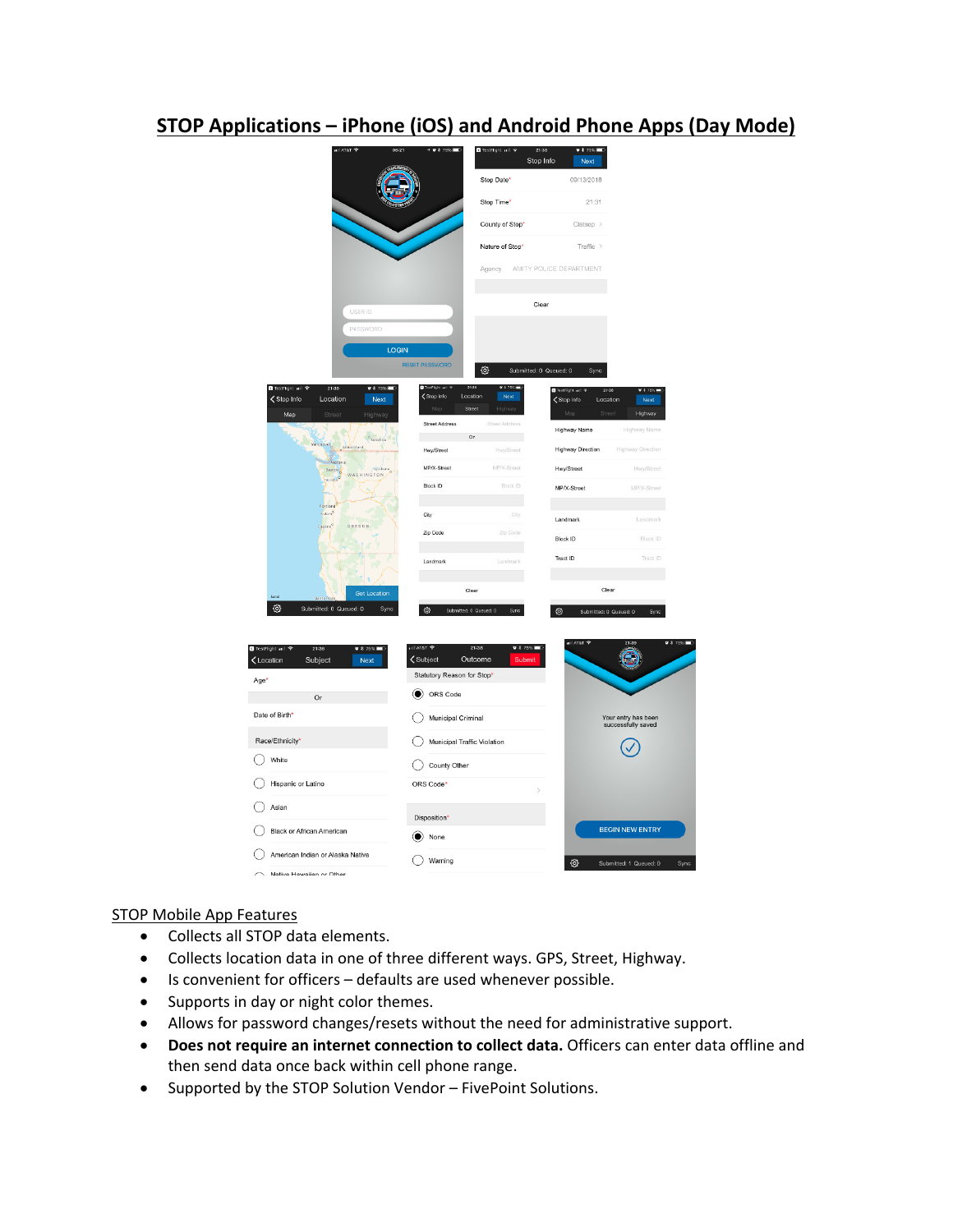### **STOP ‐ Sending and Retrieving Data**

#### **Accepted file types**

The file types accepted by the STOP Solution are:

- CSV
- NEIM Compliant XML (meeting LEXS standards)

*Resources:*  https://www.niem.gov/

#### **Accepted file formats**

Information on the XML and CSV file formats may be obtained by contacting the STOP Team.

#### **Data transfer methods provided by the STOP Solution**

- FTP CSV files containing one or more STOP records are sent to the STOP Solution though a TLS encrypted FTP connection.
- Web Service A web service is available for the sending of NEIM Compliant XML data files.

#### **Data entry methods provided by the STOP Solution**

- Web Form
- Android Mobile App
- iOS (iPhone) Mobile App

#### **Data retrieval methods supported by the STOP Solution**

A web based reporting tool is provided to retrieve STOP data. Individual Law Enforcement Agencies can export their data in XML and CSV formats (CSV files can be easily imported into Excel).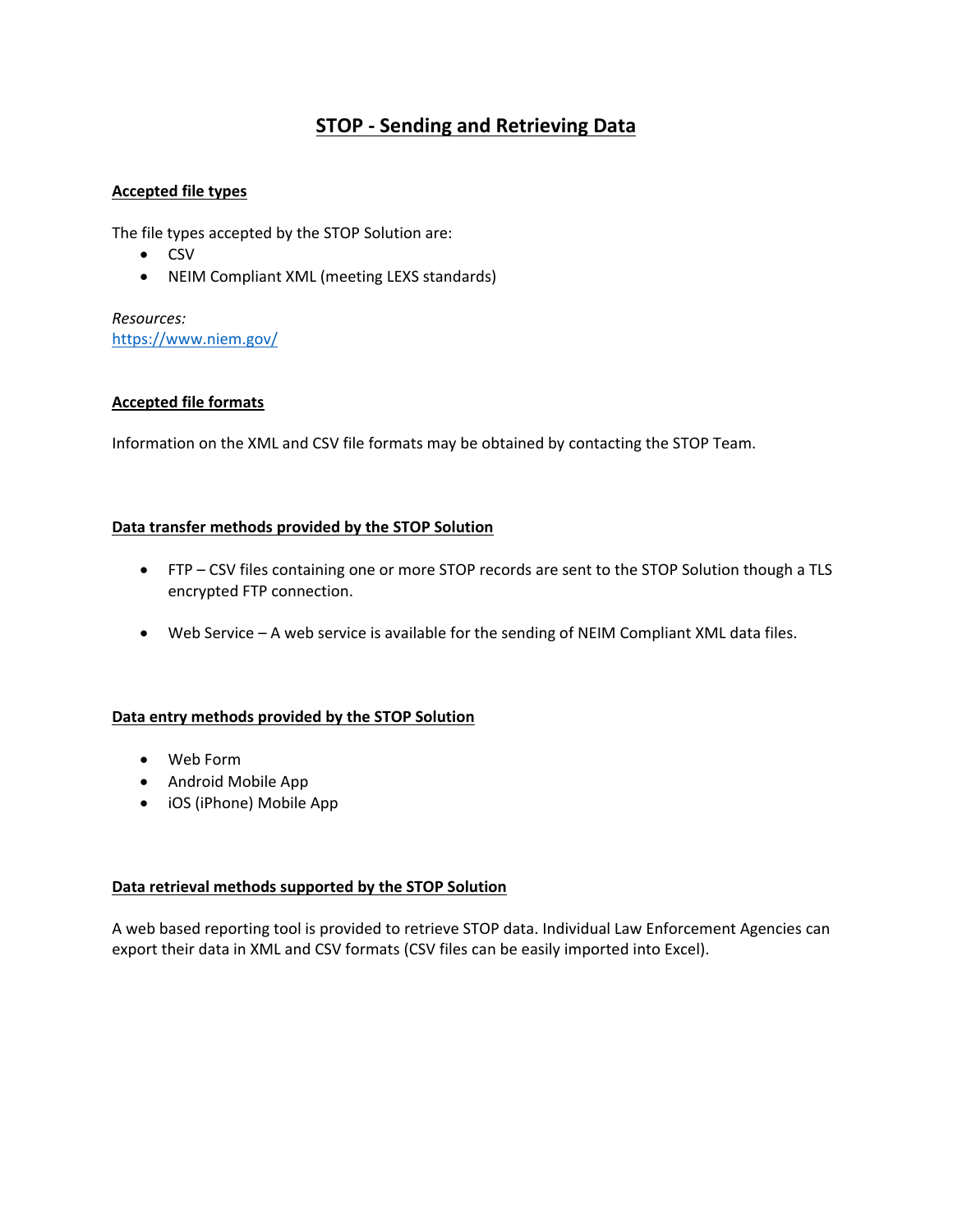## **Appendix A – Stop Data Elements**

### **List of data elements & values**

**Law Enforcement Agency Name** ‐ *Derived/Entered* – ORI Codes are used to represent law enforcement agencies.

| <b>Agency ORI</b> | <b>Agency Name</b>                                 | <b>Agency ORI</b> | <b>Agency Name</b>                    |
|-------------------|----------------------------------------------------|-------------------|---------------------------------------|
| OR0220100         | ALBANY POLICE DEPARTMENT                           | OR0180500         | <b>MALIN POLICE DEPARTMENT</b>        |
| OR0360700         | AMITY POLICE DEPARTMENT                            | OR0290500         | MANZANITA DEPARTMENT OF PUBLIC SAFETY |
| OR0150100         | <b>ASHLAND POLICE DEPARTMENT</b>                   | OR0240000         | <b>MARION COUNTY SHERIFFS OFFICE</b>  |
| OR0040100         | ASTORIA POLICE DEPARTMENT                          | OR0360100         | MCMINNVILLE POLICE DEPARTMENT         |
| OR0241200         | AUMSVILLE POLICE DEPARTMENT                        | OR0150400         | <b>MEDFORD POLICE DEPARTMENT</b>      |
| OR0010100         | <b>BAKER CITY POLICE DEPARTMENT</b>                | OR0180300         | <b>MERRILL POLICE DEPARTMENT</b>      |
| OR0010000         | <b>BAKER COUNTY SHERIFFS OFFICE</b>                | OR0300200         | MILTON FREEWATER POLICE DEPARTMENT    |
| OR0060100         | <b>BANDON POLICE DEPARTMENT</b>                    | OR0030500         | MILWAUKIE POLICE DEPARTMENT           |
| OR0340100         | <b>BEAVERTON POLICE DEPARTMENT</b>                 | OR0030600         | <b>MOLALLA POLICE DEPARTMENT</b>      |
| OR0090100         | BEND POLICE DEPARTMENT                             | OR0270300         | MONMOUTH POLICE DEPARTMENT            |
| OR0020000         | <b>BENTON COUNTY SHERIFFS OFFICE</b>               | OR0250000         | <b>MORROW COUNTY SHERIFFS OFFICE</b>  |
| OR0090400         | <b>BLACK BUTTE POLICE DEPARTMENT</b>               | OR0240800         | MT ANGEL POLICE DEPARTMENT            |
| OR0250400         | <b>BOARDMAN POLICE DEPARTMENT</b>                  | OR0260000         | MULTNOMAH COUNTY SHERIFFS OFFICE      |
| OR0080100         | <b>BROOKINGS POLICE DEPARTMENT</b>                 | OR0100200         | MYRTLE CREEK POLICE DEPARTMENT        |
| ORDIT0000         | <b>BURNS PAIUTE TRIBAL PD</b>                      | OR0060500         | MYRTLE POINT POLICE DEPARTMENT        |
| OR0130100         | <b>BURNS POLICE DEPARTMENT</b>                     | OR0360200         | NEWBERG-DUNDEE POLICE DEPARTMENT      |
| OR0151000         | <b>BUTTE FALLS POLICE DEPARTMENT</b>               | OR0210200         | NEWPORT POLICE DEPARTMENT             |
| OR0030100         | <b>CANBY POLICE DEPARTMENT</b>                     | OR0060600         | NORTH BEND POLICE DEPARTMENT          |
| OR0040500         | <b>CANNON BEACH POLICE DEPARTMENT</b>              | OR0340800         | NORTH PLAINS POLICE DEPARTMENT        |
| OR0360500         | <b>CARLTON POLICE DEPARTMENT</b>                   |                   | NYSSA POLICE DEPARTMENT               |
| OR0150200         | <b>CENTRAL POINT POLICE DEPARTMENT</b>             |                   | OAKRIDGE POLICE DEPARTMENT            |
| OR0030000         | <b>CLACKAMAS COUNTY SHERIFFS OFFICE</b>            | OR0230200         | <b>ONTARIO POLICE DEPARTMENT</b>      |
| OR0040000         | <b>CLATSOP COUNTY SHERIFF OFFICE</b>               | OR0030700         | OREGON CITY POLICE DEPARTMENT         |
| OR0200700         | <b>COBURG POLICE DEPARTMENT</b>                    | OR0SP0000         | OREGON DEPARTMENT OF STATE POLICE     |
| OR0050600         | COLUMBIA CITY POLICE DEPARTMENT                    | OR0261500         | OREGON HEALTH AND SCIENCE UNIVERSITY  |
| OR0050000         | <b>COLUMBIA COUNTY SHERIFF OFFICE</b>              | OR0130300         | PAIUTE TRIBAL POLICE DEPARTMENT       |
| ORDI06000         | COLUMBIA RIVER INTERTRIBAL FISH COMMISS            | OR0300300         | PENDLETON POLICE DEPARTMENT           |
| OR0110200         | <b>CONDON POLICE DEPARTMENT</b>                    | OR0020200         | PHILOMATH POLICE DEPARTMENT           |
| OR020IG00         | CONF TRIBES COOS, LOWER UMPQUA &<br><b>SIUSLAW</b> | OR0150500         | PHOENIX POLICE DEPARTMENT             |
| OR0060200         | COOS BAY POLICE DEPARTMENT                         | OR0300700         | PILOT ROCK POLICE DEPARTMENT          |
| OR0060000         | <b>COOS COUNTY SHERIFFS OFFICE</b>                 | OR0270000         | POLK COUNTY SHERIFFS OFFICE           |
| OR0060300         | COQUILLE POLICE DEPARTMENT                         | OR0260300         | PORT OF PORTLAND POLICE DEPARTMENT    |
| OR0061000         | COQUILLE TRIBAL POLICE DEPARTMENT                  | OR0080300         | PORT ORFORD POLICE DEPARTMENT         |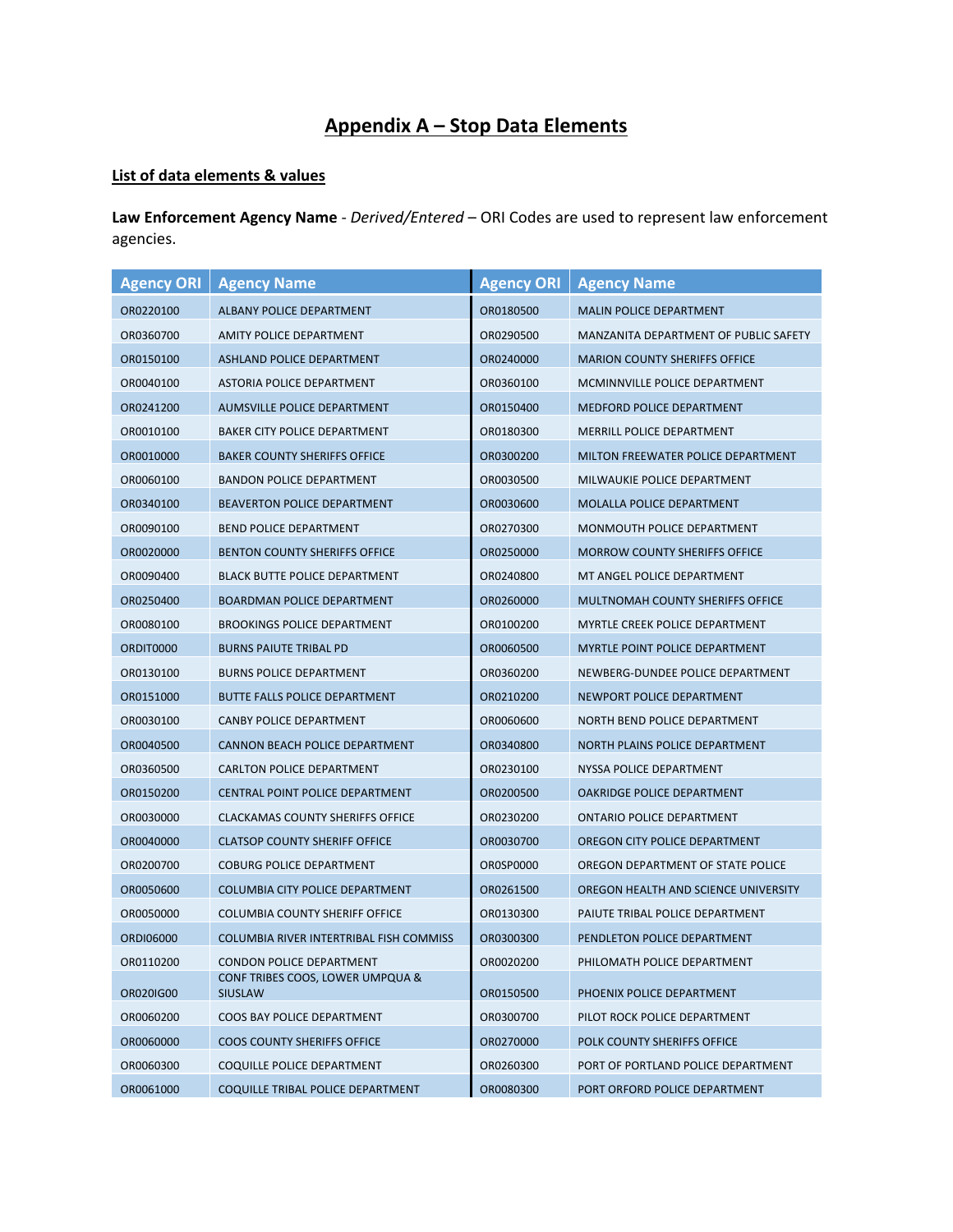| OR0020100 | <b>CORVALLIS POLICE DEPARTMENT</b>             | OR0260200 | PORTLAND POLICE BUREAU                           |
|-----------|------------------------------------------------|-----------|--------------------------------------------------|
| OR0200100 | <b>COTTAGE GROVE POLICE DEPARTMENT</b>         | OR0261800 | PORTLAND STATE UNIVERSITY PUBLIC SAFETY          |
| OR0070000 | <b>CROOK COUNTY SHERIFFS OFFICE</b>            | OR0060700 | POWERS POLICE DEPARTMENT                         |
| OR0080000 | <b>CURRY COUNTY SHERIFFS OFFICE</b>            | OR0070100 | PRINEVILLE POLICE DEPARTMENT                     |
| OR0270100 | DALLAS POLICE DEPARTMENT                       | OR0050200 | RAINIER POLICE DEPARTMENT                        |
| OR0090000 | <b>DESCHUTES COUNTY SHERIFFS OFFICE</b>        | OR0090200 | REDMOND POLICE DEPARTMENT                        |
| OR0100000 | DOUGLAS COUNTY SHERIFFS OFFICE                 | OR0100300 | REEDSPORT POLICE DEPARTMENT                      |
| OR0150700 | EAGLE POINT POLICE DEPARTMENT                  | OR0290300 | ROCKAWAY POLICE DEPARTMENT                       |
| OR0320100 | ENTERPRISE POLICE DEPARTMENT                   | OR0150900 | ROGUE RIVER POLICE DEPARTMENT                    |
| OR0200200 | EUGENE POLICE DEPARTMENT                       | OR0100500 | ROSEBURG POLICE DEPARTMENT                       |
| OR0200300 | <b>FLORENCE POLICE DEPARTMENT</b>              | OR0240200 | SALEM POLICE DEPARTMENT                          |
| OR0340200 | FOREST GROVE POLICE DEPARTMENT                 | OR0030800 | SANDY POLICE DEPARTMENT                          |
| OR0040200 | <b>GEARHART POLICE DEPARTMENT</b>              | OR0050400 | SCAPPOOSE POLICE DEPARTMENT                      |
| OR0240600 | <b>GERVAIS POLICE DEPARTMENT</b>               | OR0040300 | SEASIDE POLICE DEPARTMENT                        |
| OR0110000 | <b>GILLIAM COUNTY SHERIFFS OFFICE</b>          | OR0280000 | SHERMAN COUNTY SHERIFFS OFFICE                   |
| OR0030300 | <b>GLADSTONE POLICE DEPARTMENT</b>             | OR0340600 | SHERWOOD POLICE DEPARTMENT                       |
| OR0080200 | <b>GOLD BEACH POLICE DEPARTMENT</b>            | OR0240300 | SILVERTON POLICE DEPARTMENT                      |
| ORDI01400 | <b>GRAND RONDE TRIBAL POLICE</b>               | OR0200600 | SPRINGFIELD POLICE DEPARTMENT                    |
| OR0120000 | <b>GRANT COUNTY SHERIFFS OFFICE</b>            | OR0050300 | ST HELENS POLICE DEPARTMENT                      |
| OR0170100 | <b>GRANTS PASS DEPARTMENT OF PUBLIC SAFETY</b> | OR0300800 | STANFIELD POLICE DEPARTMENT                      |
| OR0260100 | <b>GRESHAM POLICE DEPARTMENT</b>               | OR0240400 | STAYTON POLICE DEPARTMENT                        |
| OR0130000 | HARNEY COUNTY SHERIFFS OFFICE                  | OR0090500 | SUNRIVER POLICE DEPARTMENT                       |
| OR0300100 | <b>HERMISTON POLICE DEPARTMENT</b>             | OR0100600 | SUTHERLIN POLICE DEPARTMENT                      |
| OR0340300 | HILLSBORO POLICE DEPARTMENT                    | OR0220400 | SWEET HOME POLICE DEPARTMENT                     |
| OR0130200 | HINES POLICE DEPARTMENT                        | OR0150600 | <b>TALENT POLICE DEPARTMENT</b>                  |
| OR0140000 | <b>HOOD RIVER COUNTY SHERIFFS OFFICE</b>       | OR0330100 | THE DALLES POLICE DEPARTMENT                     |
| OR0140200 | <b>HOOD RIVER POLICE DEPARTMENT</b>            | OR0340400 | TIGARD POLICE DEPARTMENT                         |
| OR0240700 | HUBBARD POLICE DEPARTMENT                      | OR0290000 | TILLAMOOK COUNTY SHERIFFS OFFICE                 |
| OR0270200 | INDEPENDENCE POLICE DEPARTMENT                 | OR0290400 | TILLAMOOK POLICE DEPARTMENT                      |
| OR0150000 | JACKSON COUNTY SHERIFFS OFFICE                 | OR0210300 | <b>TOLEDO POLICE DEPARTMENT</b>                  |
| OR0150300 | <b>JACKSONVILLE POLICE DEPARTMENT</b>          | OR0341200 | <b>TUALATIN POLICE DEPARTMENT</b>                |
| OR0160000 | JEFFERSON COUNTY SHERIFF OFFICE                | OR0241000 | <b>TURNER POLICE DEPARTMENT</b>                  |
| OR0120200 | JOHN DAY POLICE DEPARTMENT                     | OR0300000 | UMATILLA COUNTY SHERIFFS OFFICE                  |
| OR0170000 | JOSEPHINE COUNTY SHERIFFS OFFICE               | OR0300400 | UMATILLA POLICE DEPARTMENT                       |
| OR0200400 | JUNCTION CITY POLICE DEPARTMENT                | OR0301200 | UMATILLA TRIBAL POLICE DEPARTMENT                |
| OR0241700 | <b>KEIZER POLICE DEPARTMENT</b>                | OR0310000 | UNION COUNTY SHERIFFS OFFICE                     |
| OR0341100 | KING CITY POLICE DEPARTMENT                    | OR0310000 | UNION COUNTY SHERIFFS OFFICE                     |
| OR0180000 | KLAMATH COUNTY SHERIFFS OFFICE                 | OR0201300 | UNIVERSITY OF OREGON POLICE<br><b>DEPARTMENT</b> |
| OR0180100 | KLAMATH FALLS POLICE DEPARTMENT                | OR0050500 | <b>VERNONIA POLICE DEPARTMENT</b>                |
| OR0310100 | LA GRANDE POLICE DEPARTMENT                    | OR0320000 | <b>WALLOWA COUNTY SHERIFFS OFFICE</b>            |
| OR0190000 | LAKE COUNTY SHERIFFS OFFICE                    | OR0160300 | WARM SPRINGS POLICE DEPARTMENT                   |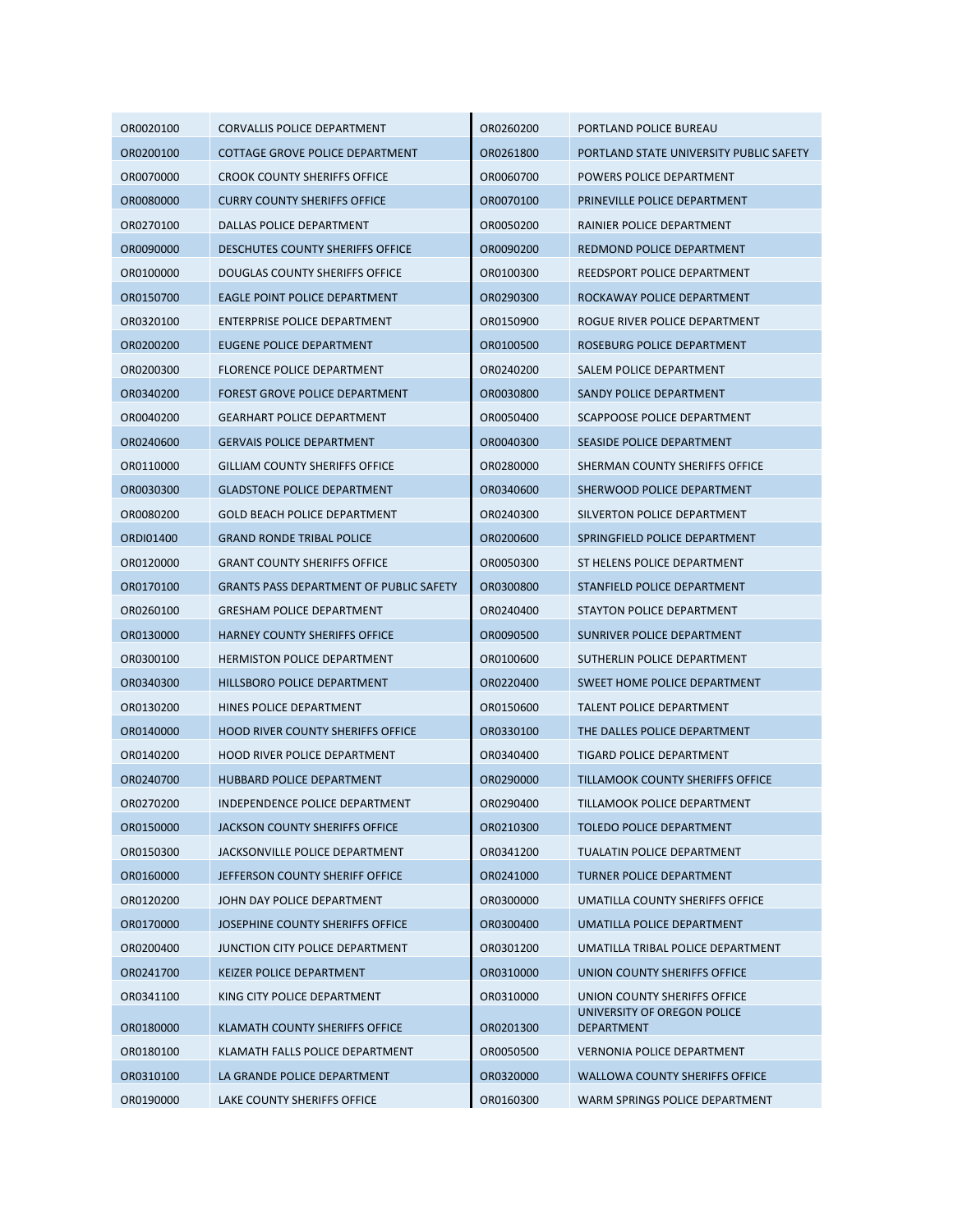| OR0030400 | LAKE OSWEGO POLICE DEPARTMENT         | OR0040400 | <b>WARRENTON POLICE DEPARTMENT</b>       |
|-----------|---------------------------------------|-----------|------------------------------------------|
| OR0190100 | LAKEVIEW POLICE DEPARTMENT            | OR0330000 | WASCO COUNTY SHERIFFS OFFICE             |
| OR0200000 | LANE COUNTY SHERIFFS OFFICE           | OR0340000 | <b>WASHINGTON COUNTY SHERIFFS OFFICE</b> |
| OR0220300 | LEBANON POLICE DEPARTMENT             | OR0030900 | WEST LINN POLICE DEPARTMENT              |
| OR0210100 | LINCOLN CITY POLICE DEPARTMENT        | OR0350000 | WHEELER COUNTY SHERIFFS OFFICE           |
| OR0210000 | LINCOLN COUNTY SHERIFFS OFFICE        | OR0100700 | WINSTON POLICE DEPARTMENT                |
| OR0220000 | LINN COUNTY SHERIFFS OFFICE           | OR0240500 | <b>WOODBURN POLICE DEPARTMENT</b>        |
| OR0160200 | <b>MADRAS POLICE DEPARTMENT</b>       | OR0360000 | YAMHILL COUNTY SHERIFFS OFFICE           |
| OR0230000 | <b>MALHEUR COUNTY SHERIFFS OFFICE</b> | OR0360800 | YAMHILL POLICE DEPARTMENT                |

**Stop Date** ‐ Any standard date format is acceptable. (i.e. MM/DD/YYYY)

**Stop Time** ‐ Any standard time format is acceptable.

**Location** ‐ Law Enforcement Agencies are encouraged to send as much location information as possible.

**County** – The County the stop occurred in. The STOP Solution accepts the following County values:

| <b>County Code</b> | <b>County Name</b> | <b>County Code</b> | <b>County Name</b> | <b>County Code</b> | <b>County Name</b> |
|--------------------|--------------------|--------------------|--------------------|--------------------|--------------------|
| BK                 | <b>Baker</b>       | <b>HA</b>          | Harney             | <b>MR</b>          | <b>Morrow</b>      |
| <b>BE</b>          | Benton             | <b>HR</b>          | <b>Hood River</b>  | <b>ML</b>          | Multnomah          |
| <b>CK</b>          | Clackamas          | JC                 | Jackson            | <b>PK</b>          | Polk               |
| <sub>CL</sub>      | Clatsop            | JE                 | Jefferson          | <b>SH</b>          | Sherman            |
| CO                 | Columbia           | JO                 | Josephine          | TL.                | Tillamook          |
| <b>CS</b>          | Coos               | <b>KL</b>          | Klamath            | <b>UM</b>          | Umatilla           |
| <b>CR</b>          | Crook              | <b>LK</b>          | Lake               | <b>UN</b>          | Union              |
| <b>CU</b>          | Curry              | LA                 | Lane               | WL                 | Wallowa            |
| <b>DC</b>          | <b>Deschutes</b>   | LC                 | Lincoln            | <b>WS</b>          | Wasco              |
| <b>DO</b>          | Douglas            | LN                 | Linn               | <b>WA</b>          | Washington         |
| GL                 | Gilliam            | <b>MH</b>          | Malheur            | <b>WH</b>          | Wheeler            |
| <b>GR</b>          | Grant              | <b>MN</b>          | Marion             | YM                 | Yamhill            |

The other location data fields accepted by the STOP Solution are:

- Geocode/State Plane
- Address Full
- Street Address Full
- Street Number
- Street Name
- Street Pre-
	- Directional
- Street Post-Directional
- **•** Street Extension
- City Name
- State
- Postal Code
- Intersection 1
- Intersection 2
- Highway Name
- Highway Direction
- Mile Post
- Landmark
- Community Name
- Block ID
- Tract ID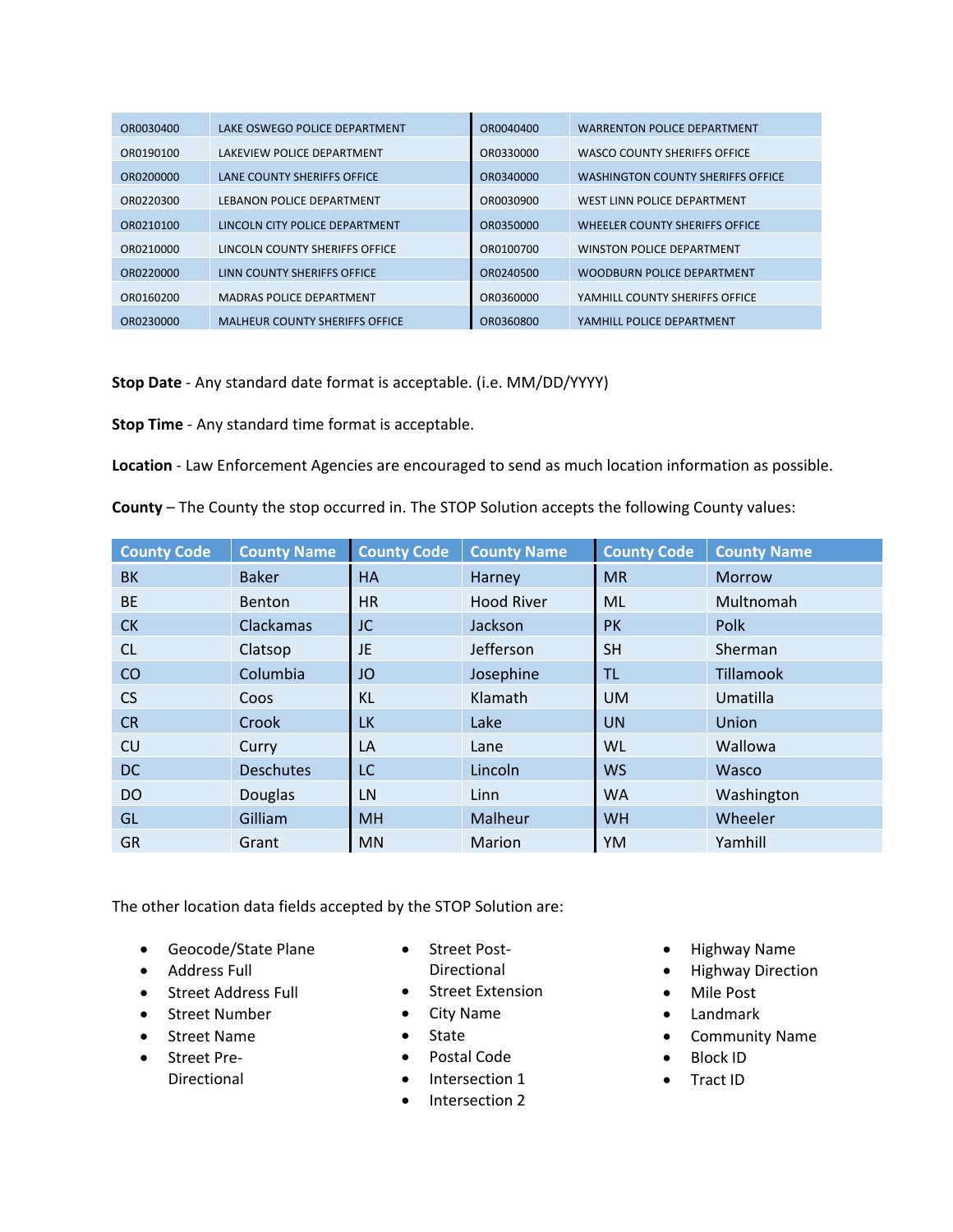#### **Subject Perceived Prior to Stop** ‐ *Derived/Entered* ‐ Valid values are:

| Subject Perceived Prior to Stop Code   Search Conducted Description |           |
|---------------------------------------------------------------------|-----------|
| $\mathsf{N}$                                                        | <b>No</b> |
|                                                                     | Yes       |

#### **Perceived Race/Ethnicity** ‐ Valid values are:

| <b>Race/Ethnicity Code</b> | <b>Race/Ethnicity Description</b>         |
|----------------------------|-------------------------------------------|
| A                          | Asian                                     |
| B                          | <b>Black or African American</b>          |
| Н                          | Hispanic or Latino                        |
| N                          | American Indian or Alaska Native          |
| M                          | Middle Eastern                            |
| P                          | Native Hawaiian or Other Pacific Islander |
| W                          | White                                     |

#### \***Do not ask the subject to declare Race/Ethnicity**

**Age** ‐ *Derived/Entered* ‐ This element can be sent as a number or as a date of birth.

#### **Sex** ‐ *Derived/Entered* ‐ Valid values are:

| Sex Code | <b>Sex Description</b> |
|----------|------------------------|
| M        | Male                   |
|          | Female                 |
| Χ        | Non-Binary             |

#### **Nature of Stop** ‐ *Derived/Entered* ‐ Valid values are:

| Nature of Stop |  |
|----------------|--|
| Traffic        |  |
| Pedestrian     |  |

#### **Statutory Citation** ‐ *Derived/Entered* ‐ Valid values are:

| <b>Statutory Citation</b>     | <b>Notes</b>                                                                |
|-------------------------------|-----------------------------------------------------------------------------|
| ORS Code                      | Either the value "ORS Code" can be sent or a specific ORS Code can be sent. |
| <b>Municipal Criminal</b>     |                                                                             |
| <b>Municipal Traffic</b>      |                                                                             |
| <b>Other-County Ordinance</b> |                                                                             |

#### **Statutory Citation Code** ‐ *Derived/Entered* ‐ An ORS code is preferred. Otherwise valid values are:

| <b>Statutory Citation</b>            | Notes <sup>1</sup>                  |
|--------------------------------------|-------------------------------------|
| <specific code="" ors=""></specific> | A specific ORS Code should be sent. |